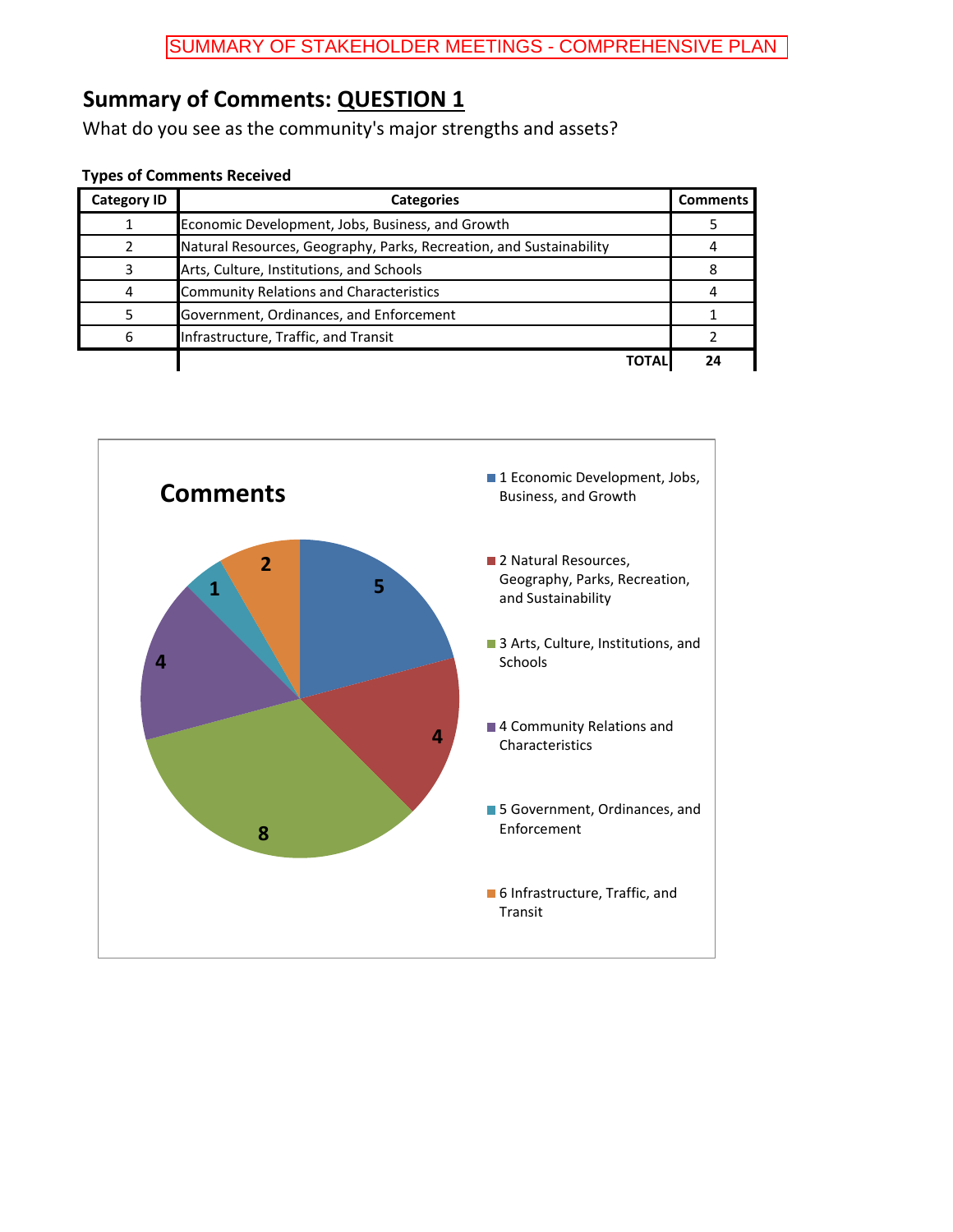| ID             | What do you see as the community's major strengths and assets?                                                | <b>Comments</b> | <b>Stakeholder</b>   | <b>Category ID</b> |
|----------------|---------------------------------------------------------------------------------------------------------------|-----------------|----------------------|--------------------|
| 1              | Co-op and businesses across the river                                                                         | $\mathbf{1}$    | ADB                  | $\mathbf{1}$       |
| $\overline{2}$ | Public square fountain                                                                                        | $\mathbf{1}$    | ADB                  | $\overline{2}$     |
| 3              | Angled parking on Main Street-- easier than parallel                                                          | $\mathbf{1}$    | ADB                  | 6                  |
| 4              | Great visibility on Highway 10                                                                                | $\mathbf{1}$    | East Side Bus.       | $\mathbf{1}$       |
| 5              | Drinking water                                                                                                | $\mathbf{1}$    | Kiwanis              | $\overline{2}$     |
| 6              | Education-- K-12 and Secondary                                                                                | $\mathbf{1}$    | Kiwanis              | 3                  |
| $\overline{7}$ | Natural resources                                                                                             | $\mathbf{1}$    | Kiwanis              | $\overline{2}$     |
| 8              | Nice place to raise a family                                                                                  | $\mathbf{1}$    | SPASH                | 4                  |
| 9              | Park recreation                                                                                               | $\mathbf{1}$    | SPASH                | $\overline{2}$     |
| 10             | Snow removal                                                                                                  | $\mathbf{1}$    | SPASH                | 5                  |
| 11             | Pedestrian friendly                                                                                           | $\mathbf{1}$    | SPASH                | 6                  |
| 12             | Well located restaurants                                                                                      | $\mathbf{1}$    | SPASH                | $\mathbf{1}$       |
| 13             | Access to public utilities and business opportunities                                                         | $\mathbf{1}$    | SPASH                | $\mathbf{1}$       |
| 14             | Locally owned businesses                                                                                      | $\mathbf{1}$    | SPASH                | $\mathbf{1}$       |
| 15             | Comfortable atmosphere                                                                                        | $\mathbf{1}$    | SPASH                | 4                  |
| 16             | Community activities                                                                                          | $\mathbf{1}$    | SPASH                | 3                  |
| 17             | Safe community                                                                                                | $\mathbf{1}$    | SPASH                | 4                  |
| 18             | Culturally rich city                                                                                          | $\mathbf{1}$    | SPASH                | 4                  |
| 19             | UWSP will update their master plan within the next few years with likely changes<br>to master plan boundaries | 1               | <b>UWSP</b>          | 3                  |
| 20             | UWSP will update their master plan within the next few years with likely changes<br>to master plan boundaries | $\mathbf{1}$    | <b>UWSP</b>          | 3                  |
| 21             | New chemistry building and student health and wellness center planned at UWSP                                 | $\mathbf{1}$    | <b>UWSP</b>          | 3                  |
| 22             | UWSP Plans include remodeling Debot and the Learning Resource Center                                          | $\mathbf{1}$    | <b>UWSP</b>          | 3                  |
| 23             | UWSP student body is anticipated to remain static, around 9,500 students                                      | 1               | <b>UWSP</b>          | 3                  |
| 24             | Stevens Point has a hidden arts community-- Sculpture Park                                                    | $\mathbf{1}$    | <b>Arts Alliance</b> | 3                  |
|                | <b>TOTAL</b>                                                                                                  | 24              |                      |                    |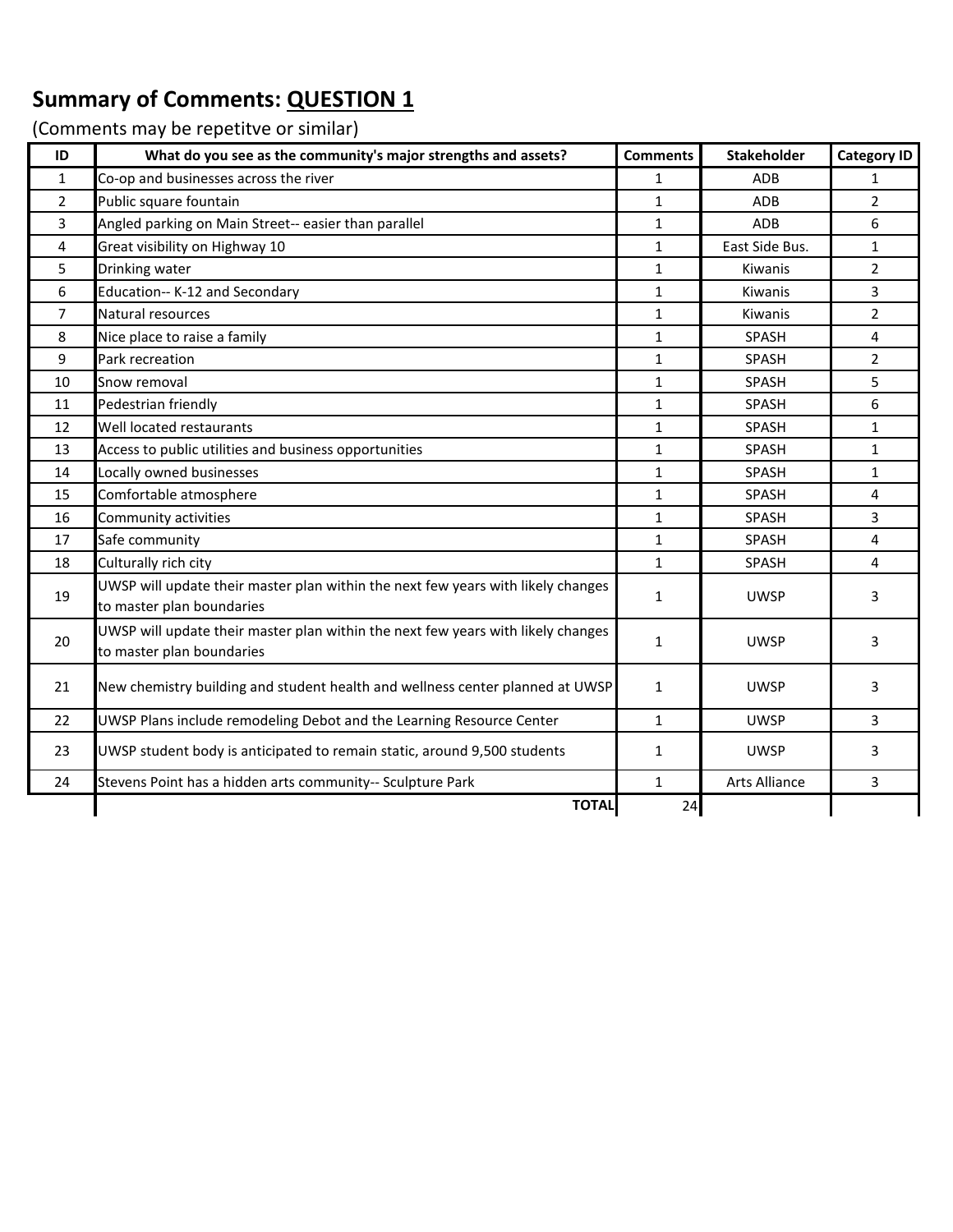What do you see as the community's major weaknesses or liabilities?

| <b>Category ID</b> | <b>Categories</b>                                                   | <b>Comments</b> |
|--------------------|---------------------------------------------------------------------|-----------------|
|                    | Economic Development, Jobs, Business, and Growth                    |                 |
|                    | Natural Resources, Geography, Parks, Recreation, and Sustainability |                 |
|                    | Arts, Culture, Institutions, and Schools                            |                 |
| 4                  | <b>Community Relations and Characteristics</b>                      |                 |
|                    | Government, Ordinances, and Enforcement                             | 11              |
| 6                  | Infrastructure, Traffic, and Transit                                | 9               |
|                    |                                                                     | າດ              |

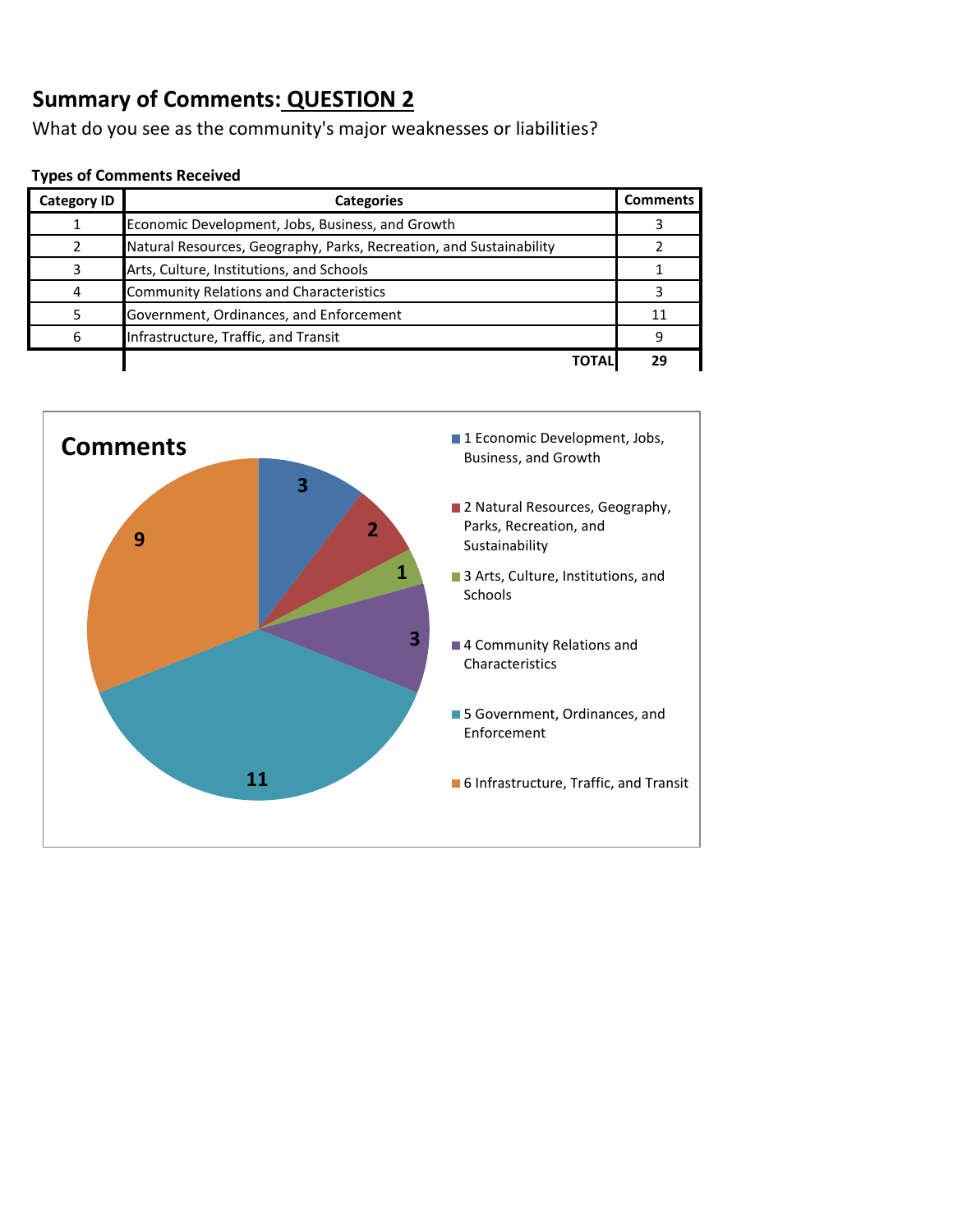| ID             | What do you see as the community's major weaknesses or liabilities?            | <b>Comments</b> | <b>Stakeholder</b> | <b>Category ID</b> |
|----------------|--------------------------------------------------------------------------------|-----------------|--------------------|--------------------|
| $\mathbf{1}$   | Seating around the public square                                               | $\mathbf{1}$    | <b>ADB</b>         | 6                  |
| $\overline{2}$ | One-way streets in and around downtown                                         | $\mathbf{1}$    | ADB                | 6                  |
| 3              | Vehicular access to downtown                                                   | $\mathbf{1}$    | ADB                | 6                  |
| 4              | Entry to the square                                                            | $\mathbf{1}$    | ADB                | 6                  |
| 5              | Snow removal on Main Street and the public square                              | 1               | ADB                | 5                  |
| 6              | Snow storage at Shopko                                                         | $\mathbf{1}$    | ADB                | 5                  |
| $\overline{7}$ | Limited enforcement of speed limit and parking downtown                        | 1               | ADB                | 5                  |
| 8              | Flyers and individual paper advertisment downtown                              | $\mathbf{1}$    | ADB                | 4                  |
| 9              | Historic Preservation review of signage-- need strict guidelines               | $\mathbf{1}$    | ADB                | 5                  |
| 10             | Stormwater requirements too stringent-- limits expansion and development       | $\mathbf{1}$    | East Side Bus.     | 5                  |
| 11             | Pursuit of a back road on the north side of Hwy 10--behind Target              | $\mathbf{1}$    | East Side Bus.     | 6                  |
|                | Future closure of the intersection of Highway 10 and MapleBluff Road and Old   |                 |                    |                    |
| 12             | Highway 18                                                                     | 1               | East Side Bus.     | 6                  |
| 13             | Transparency of government                                                     | $\mathbf{1}$    | East Side Bus.     | 5                  |
| 14             | Department of Transportation communication with City and public                | $\mathbf{1}$    | East Side Bus.     | 5                  |
| 15             | No sewer or water on Pine Bluff Road                                           | 1               | East Side Bus.     | 5                  |
| 16             | Plowing on Pine Bluff Road                                                     | $\mathbf{1}$    | East Side Bus.     | 5                  |
| 17             | Limited marketing and advertising of community's strengths                     | $\mathbf{1}$    | Kiwanis            | $\mathbf{1}$       |
| 18             | Parking lots only full during certain times a year-- change in regulations     | $\mathbf{1}$    | SPASH              | 5                  |
| 19             | Lack of entertainment for high school students                                 | $\mathbf{1}$    | SPASH              | $\overline{2}$     |
| 20             | Limited internship opportunities                                               | $\mathbf{1}$    | SPASH              | $\mathbf{1}$       |
| 21             | College student vandalism                                                      | $\mathbf{1}$    | <b>SPASH</b>       | 5                  |
| 22             | Relationship with UWSP                                                         | $\mathbf{1}$    | SPASH              | 4                  |
|                |                                                                                |                 |                    |                    |
| 23             | Traffic around highschool and intersection of Division St. and Northpoint Dr.  | 1               | SPASH              | 6                  |
| 24             | Small parking lot at Coldstone, Noodles & Company, and Starbucks               | $\mathbf{1}$    | SPASH              | 6                  |
| 25             | Limited activities during the winter months                                    | 1               | SPASH              | $\overline{2}$     |
| 26             | No diversity                                                                   | $\mathbf{1}$    | SPASH              | 4                  |
| 27             | Change of speed limit on Patch St. from 35 to 25 MPH                           | $\mathbf{1}$    | SPASH              | 6                  |
|                | Possibility of UWSP to release second year students from mandatory residential | 1               | <b>UWSP</b>        | 3                  |
| 28             | living requirements if growth occurs in the student body                       |                 |                    |                    |
| 29             | Difficult to recruit talent from out of the area                               | $\mathbf{1}$    | Arts Alliance      | $\mathbf{1}$       |
|                | <b>TOTAL</b>                                                                   | 29              |                    |                    |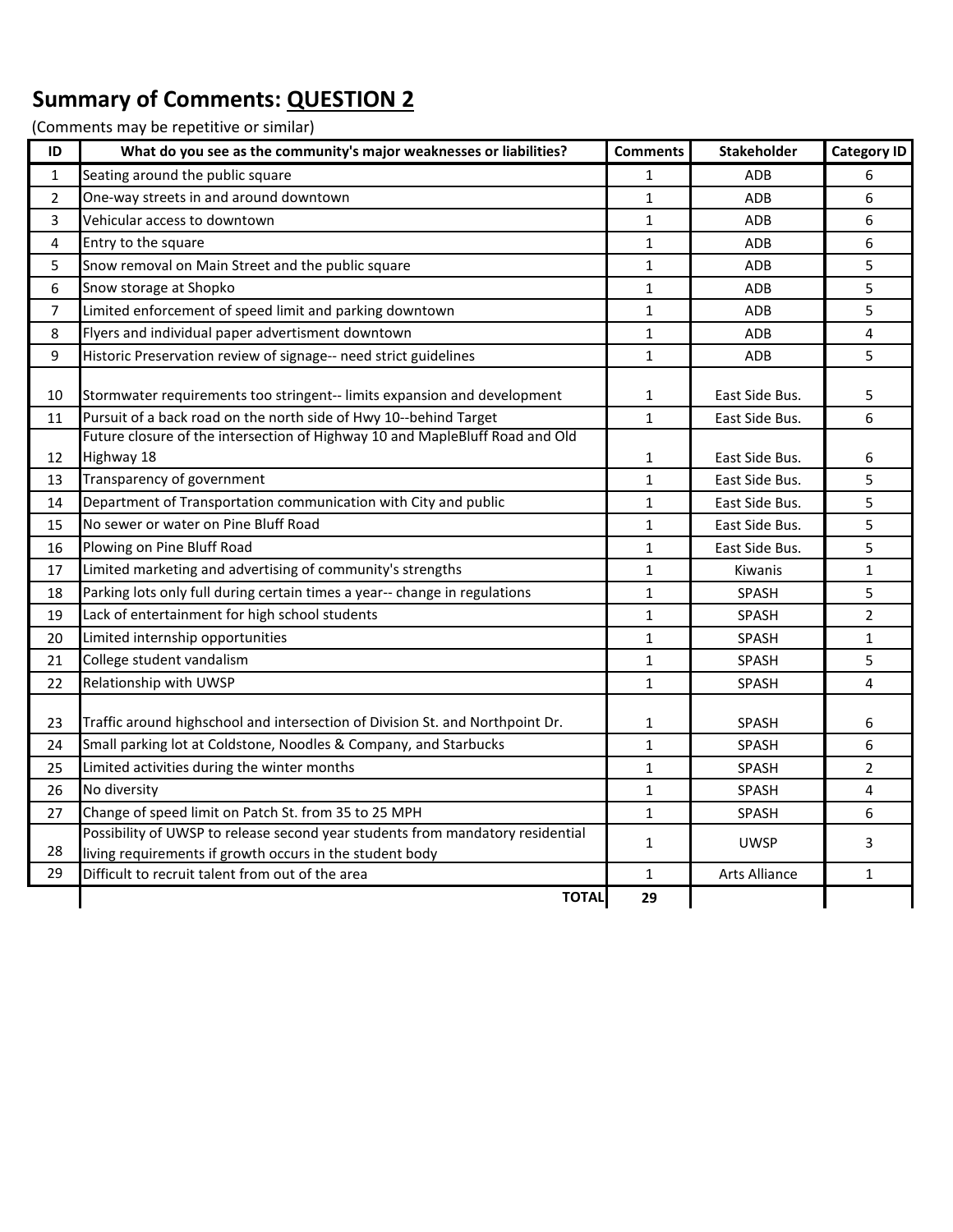What do you see as the community's major opportunities?

#### **Types of Comments Received**

| <b>Category ID</b> | <b>Categories</b>                                                   | <b>Comments</b> |
|--------------------|---------------------------------------------------------------------|-----------------|
|                    | Economic Development, Jobs, Business, and Growth                    | 11              |
|                    | Natural Resources, Geography, Parks, Recreation, and Sustainability |                 |
| 3                  | Arts, Culture, Institutions, and Schools                            | 6               |
|                    | <b>Community Relations and Characteristics</b>                      |                 |
|                    | Government, Ordinances, and Enforcement                             | 17              |
| 6                  | Infrastructure, Traffic, and Transit                                | 9               |
|                    |                                                                     |                 |



#### **Frequency of Comments Received**

| ID | <b>Frequent Responses (&gt; 3 responses)</b>                        | Responses Stakeholder |
|----|---------------------------------------------------------------------|-----------------------|
|    | Improve the disconnect between the public and the City - structured | Arts Alliance         |
|    | receptivity, disseminate information                                |                       |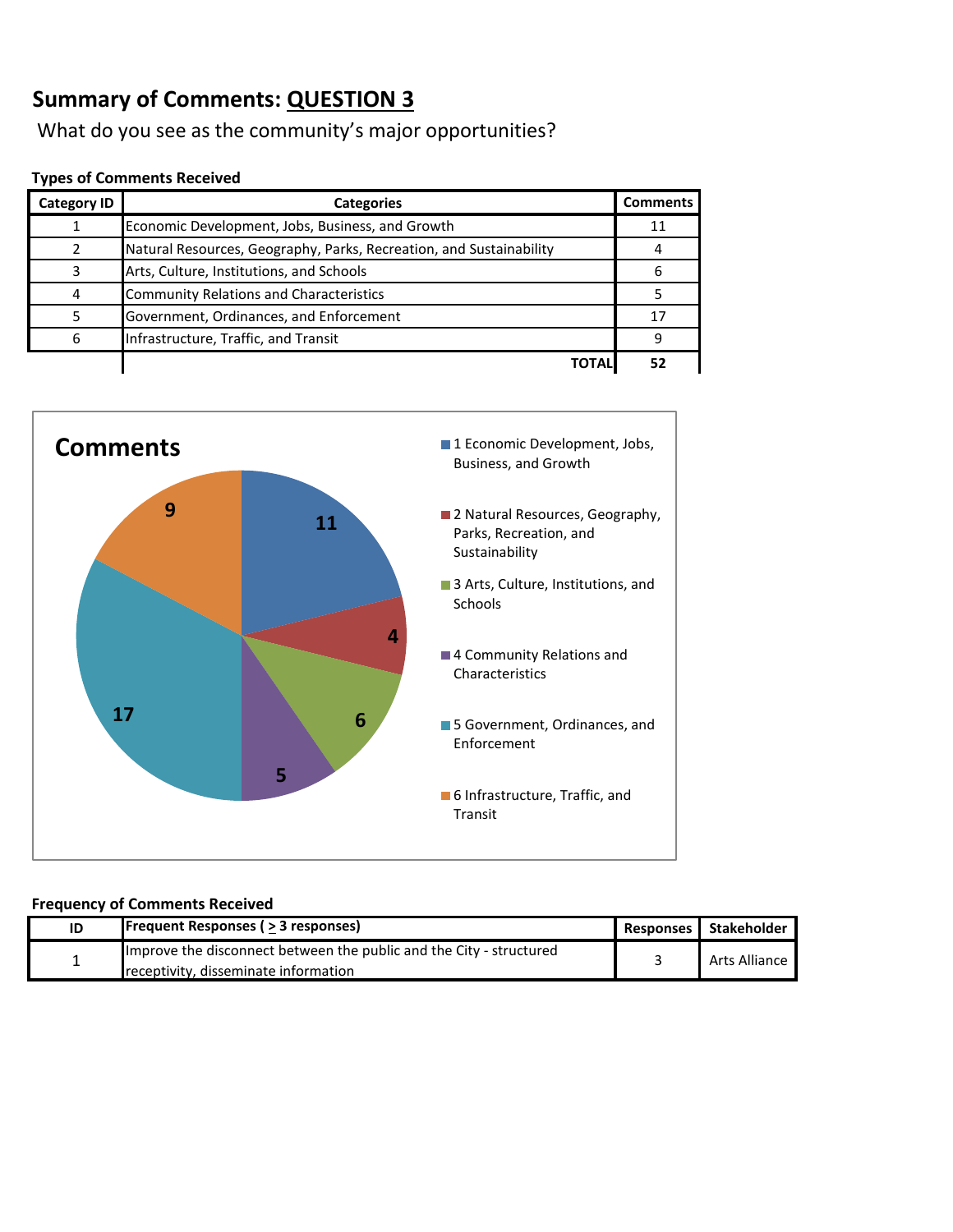| ID | What do you see as the community's major opportunities?                                                     | <b>Comments</b> | <b>Stakeholder</b>   | <b>Category ID</b> |
|----|-------------------------------------------------------------------------------------------------------------|-----------------|----------------------|--------------------|
| 1  | More options for additional retail space downtown                                                           | 1               | ADB                  | 1                  |
| 2  | Continued support for existing and growing business                                                         | 1               | ADB                  | $\mathbf{1}$       |
| 3  | Grocery store downtown                                                                                      | 1               | ADB                  | $\mathbf{1}$       |
| 4  | Rules on shared dumpsters                                                                                   | 1               | ADB                  | 5                  |
| 5  | Permit requirements for downtown public square events                                                       | 1               | ADB                  | 5                  |
| 6  | Business directory on the square                                                                            | 1               | ADB                  | $\mathbf{1}$       |
| 7  | Increased use of signs-- "Children at Play" etc.                                                            | 1               | ADB                  | 5                  |
| 8  | Education for snow removal and shoveling in the downtown                                                    | 1               | ADB                  | 5                  |
| 9  | Creation of BID district for snow removal or assessment on properties                                       | 1               | ADB                  | 5                  |
| 10 | Reduce speed limit downtown and install electronic radar                                                    | 1               | ADB                  | 6                  |
| 11 | Improve pedestrian safety through installation of signs and painting crosswalks                             | 1               | ADB                  | 6                  |
| 12 | Improve enforcement of paper flyers                                                                         | 1               | ADB                  | 5                  |
| 13 | Stop sign on Third Street or Strongs Avenue                                                                 | 1               | ADB                  | 6                  |
| 14 | Permanent college student parking downtown                                                                  | 1               | ADB                  | 6                  |
| 15 | Create better connection between downtown and the river                                                     | 1               | ADB                  | $\mathbf{1}$       |
| 16 | Create fact sheet for business owners on signs downtown                                                     | 1               | ADB                  | $\mathbf{1}$       |
| 17 | Create general informational handout on businesses downtown                                                 | 1               | ADB                  | 1                  |
| 18 | Better partnership between ADB and Historic Preservation/ Design Review<br>Commission                       | 1               | ADB                  | 4                  |
| 19 | Improving relationship with Department of Transportation                                                    | 1               | East Side Bus.       | 4                  |
| 20 | Address concerns along Hwy 10 which can lessen impacts of infrastructure changes                            | 1               | East Side Bus.       | 6                  |
| 21 | Widening driveways along Hwy 10                                                                             | 1               | East Side Bus.       | 6                  |
| 22 | Redevelopment of vacant storefronts and buildings                                                           | 1               | East Side Bus.       | $\mathbf{1}$       |
| 23 | Lights on Hwy 10                                                                                            | 1               | East Side Bus.       | 6                  |
| 24 | Improved traffic signs to effectively direct traffic on and off Highway 10                                  | 1               | East Side Bus.       | 6                  |
| 25 | Bringing in a Chiptole                                                                                      | 1               | <b>SPASH</b>         | 1                  |
| 26 | Large mall                                                                                                  | 1               | <b>SPASH</b>         | $\mathbf{1}$       |
| 27 | Improve relationship with UWSP                                                                              | 1               | SPASH                | 4                  |
| 28 | Fox Theatre rehabilitation and renovation                                                                   | 1               | SPASH                | 3                  |
| 29 | Left turn signal at the intersection of Division St. and Northpoint Dr.                                     | 1               | SPASH                | 6                  |
| 30 | Create water park-- bring back Rainbow Falls                                                                | 1               | SPASH                | $\overline{2}$     |
| 31 | Public dog parks                                                                                            | 1               | SPASH                | $\overline{2}$     |
| 32 | Emerson Park development                                                                                    | $\mathbf{1}$    | <b>SPASH</b>         | $\overline{2}$     |
| 33 | More jobs and internships                                                                                   | 1               | SPASH                | $\mathbf{1}$       |
| 34 | Bring Schmeekle Center closer to campus                                                                     | 1               | <b>UWSP</b>          | $\overline{2}$     |
| 35 | Create a committee to review sections of the Comprehensive Plan, particularly those<br>relating to the arts | 1               | Arts Alliance        | 3                  |
| 36 | Market the arts and diverse culture within the City                                                         | 2               | Arts Alliance        | 3                  |
| 37 | Invest in arts and culture as the population grows                                                          | 1               | <b>Arts Alliance</b> | 3                  |
| 38 | Create activities for families to do in Stevens Point                                                       | 1               | Arts Alliance        | 4                  |
| 39 | Incorporate art early in the planning process                                                               | 1               | <b>Arts Alliance</b> | 5                  |
| 40 | Run the Comprehensive Plan like a living and constantly changing, document                                  | 1               | Arts Alliance        | 5                  |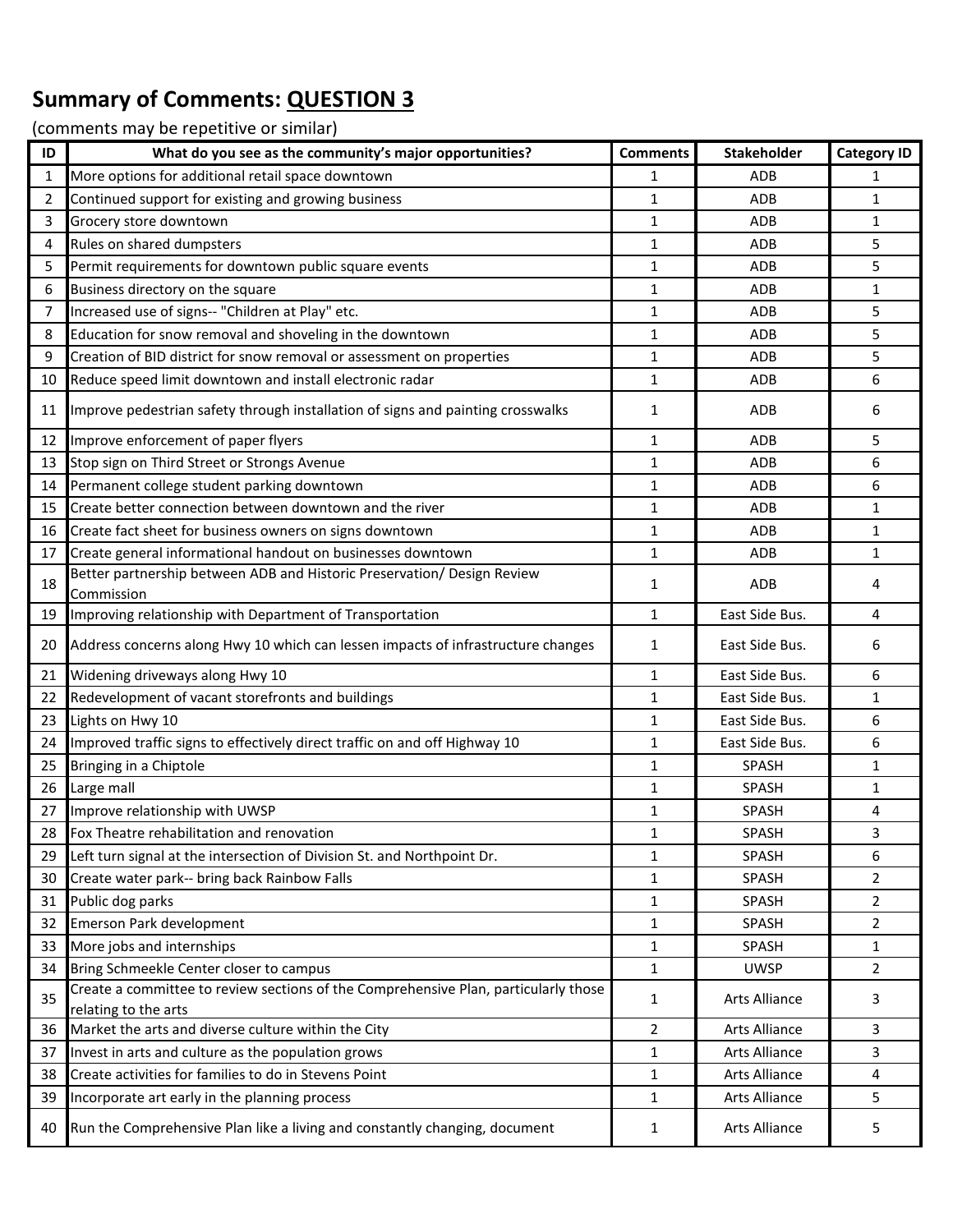| 41 | Create a city cultural and artistic symbol                                                                  |    | Arts Alliance |  |
|----|-------------------------------------------------------------------------------------------------------------|----|---------------|--|
| 42 | Encourage loan programs for the creative arts throughout the community                                      |    | Arts Alliance |  |
| 43 | Encouragement to advertise for other programs--Wellness Institute, American Suzuki<br>Institute             |    | Arts Alliance |  |
| 44 | Work with other communities to share resources, advocate community spirit,<br>improve efficiency, etc.      |    | Arts Alliance |  |
| 45 | Think about institutional and structural changes--placing the plan in the hands of the<br>community         |    | Arts Alliance |  |
| 46 | Improve the disconnect between the public and the City - structured receptivity,<br>disseminate information |    | Arts Alliance |  |
| 47 | Create more efficient coalitions and advocacy organizations for arts promoting<br>exercise, etc.            |    | Arts Alliance |  |
|    | <b>TOTAL</b>                                                                                                | 52 |               |  |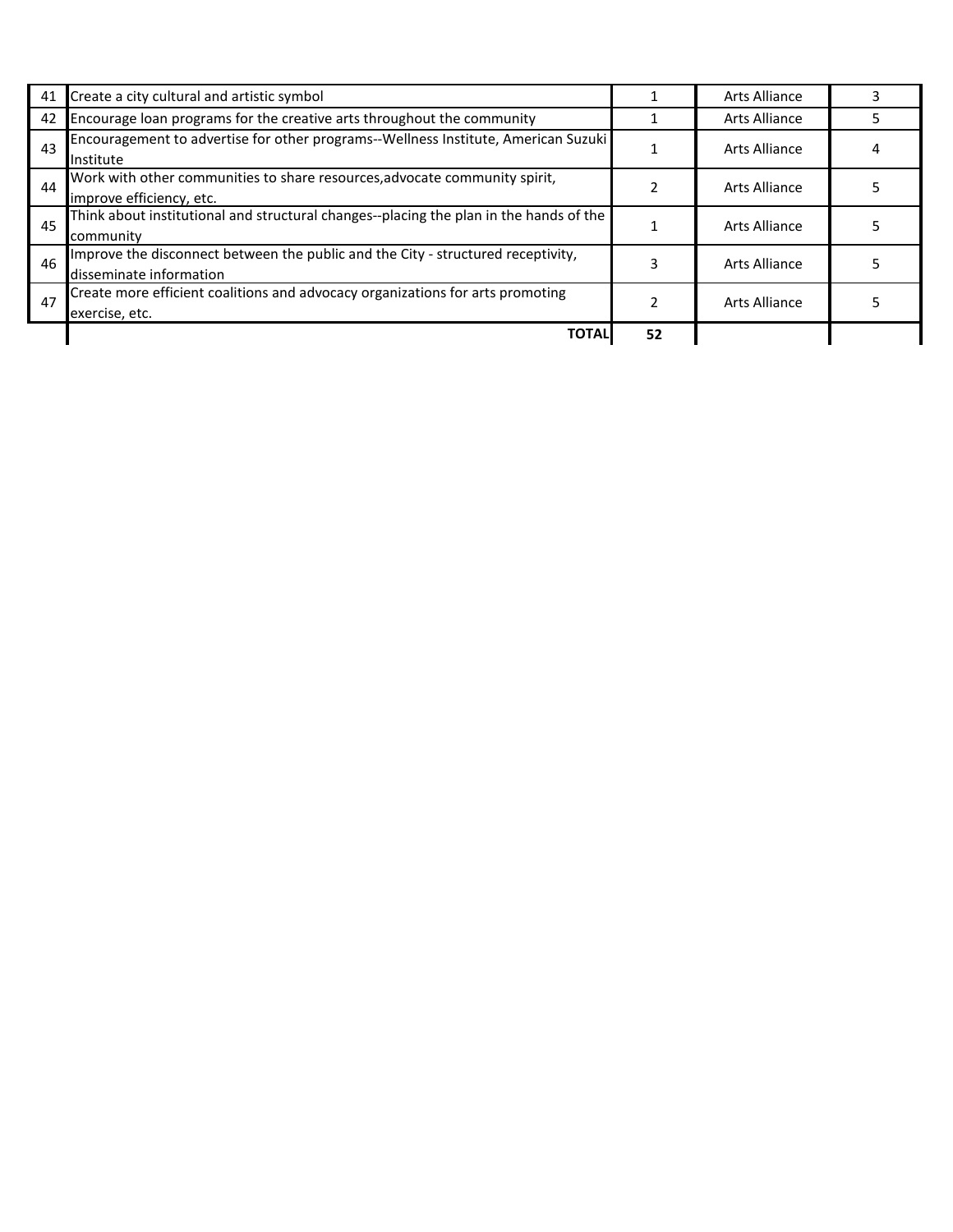What do you see as the community's major threats?

| <b>Category ID</b> | <b>Categories</b>                                                   | <b>Comments</b> |
|--------------------|---------------------------------------------------------------------|-----------------|
|                    | Economic Development, Jobs, Business, and Growth                    |                 |
|                    | Natural Resources, Geography, Parks, Recreation, and Sustainability |                 |
|                    | Arts, Culture, Institutions, and Schools                            |                 |
| 4                  | <b>Community Relations and Characteristics</b>                      |                 |
|                    | Government, Ordinances, and Enforcement                             |                 |
|                    | Infrastructure, Traffic, and Transit                                |                 |
|                    |                                                                     |                 |

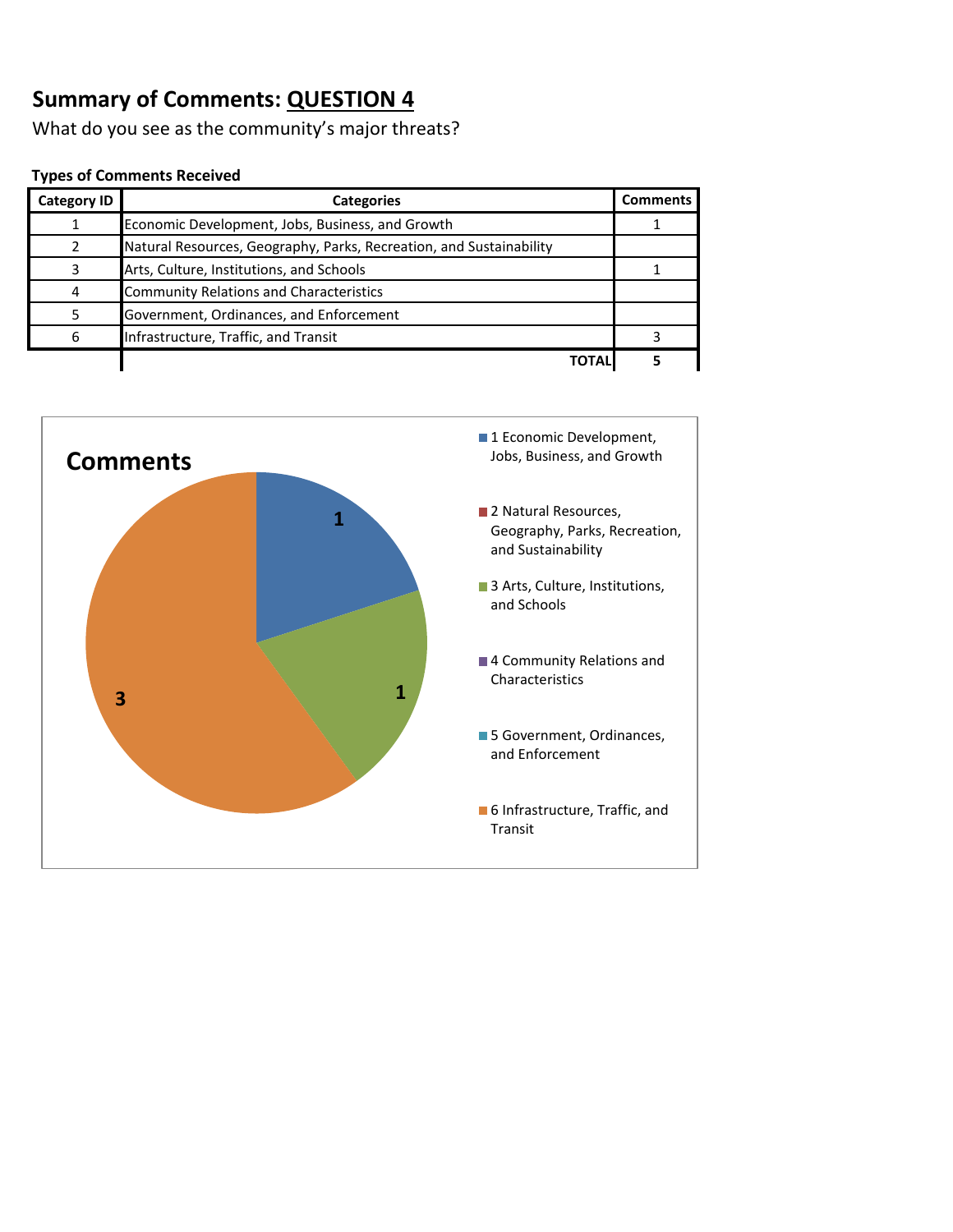| ID | What do you see as the community's major threats?                                                                                    | <b>Comments</b> | <b>Stakeholder</b> | <b>Category ID</b> |
|----|--------------------------------------------------------------------------------------------------------------------------------------|-----------------|--------------------|--------------------|
|    | Hwy 10 bypass/ roundabout will destroy business                                                                                      |                 | East Side Bus.     |                    |
|    | Hwy 10 and I-39 interchange reconstruction project                                                                                   |                 | East Side Bus.     |                    |
|    | Medians along Hwy 10 East                                                                                                            |                 | East Side Bus.     |                    |
|    | Parking meters will push traffic and parking to additional streets and neighborhood<br>surrounding campus                            |                 | <b>UWSP</b>        |                    |
|    | Possibility exists for shared parking ramp with Ministry Health Hospital and UWSP with<br>the construction of the School of Business |                 | <b>UWSP</b>        |                    |
|    | <b>TOTAL</b>                                                                                                                         |                 |                    |                    |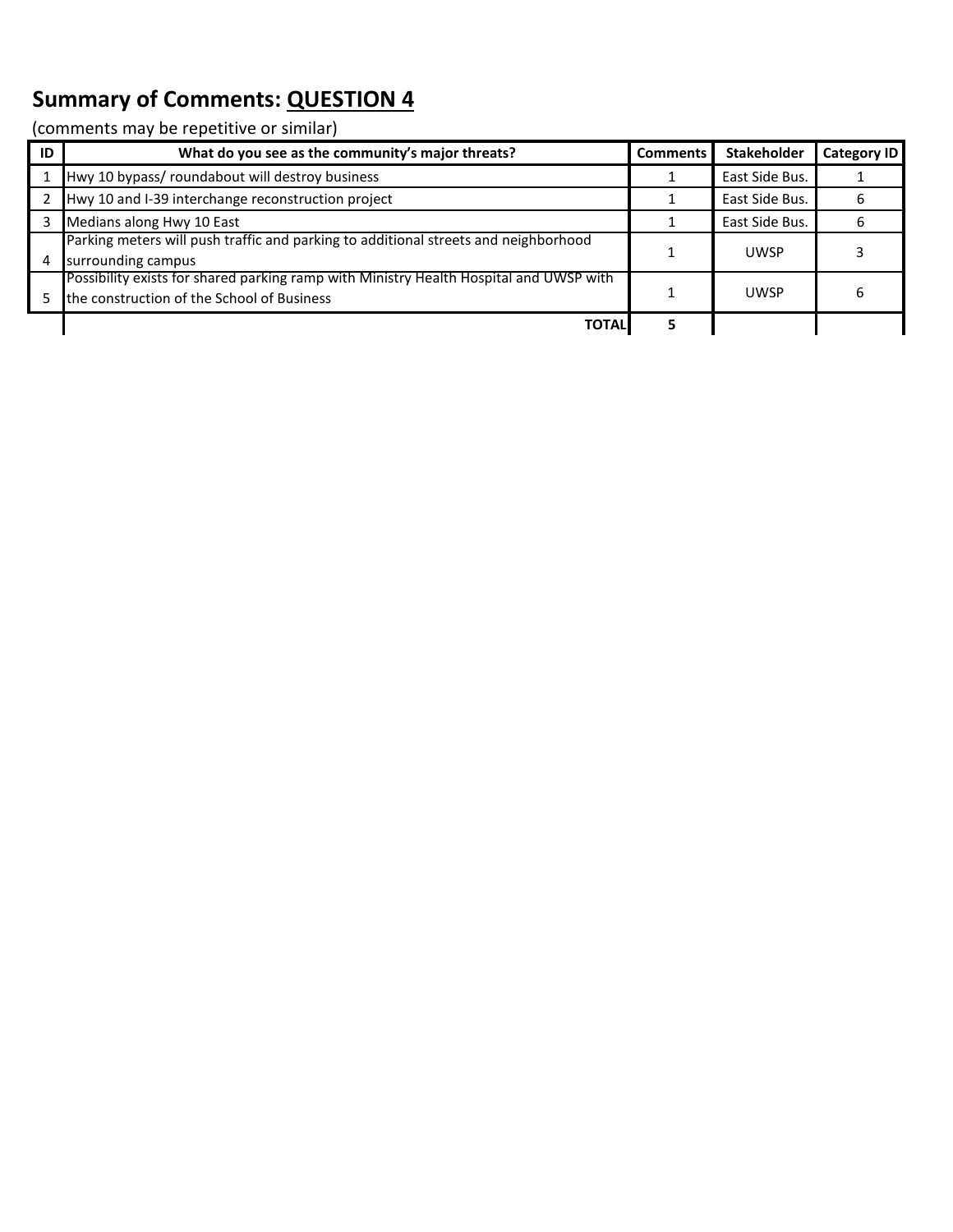What is your dream community?

| <b>Category ID</b> | <b>Categories</b>                                                   | <b>Comments</b> |
|--------------------|---------------------------------------------------------------------|-----------------|
|                    | Economic Development, Jobs, Business, and Growth                    |                 |
|                    | Natural Resources, Geography, Parks, Recreation, and Sustainability |                 |
|                    | Arts, Culture, Institutions, and Schools                            |                 |
| 4                  | <b>Community Relations and Characteristics</b>                      |                 |
|                    | Government, Ordinances, and Enforcement                             |                 |
| 6                  | Infrastructure, Traffic, and Transit                                |                 |
|                    | <b>TOTAL</b>                                                        |                 |

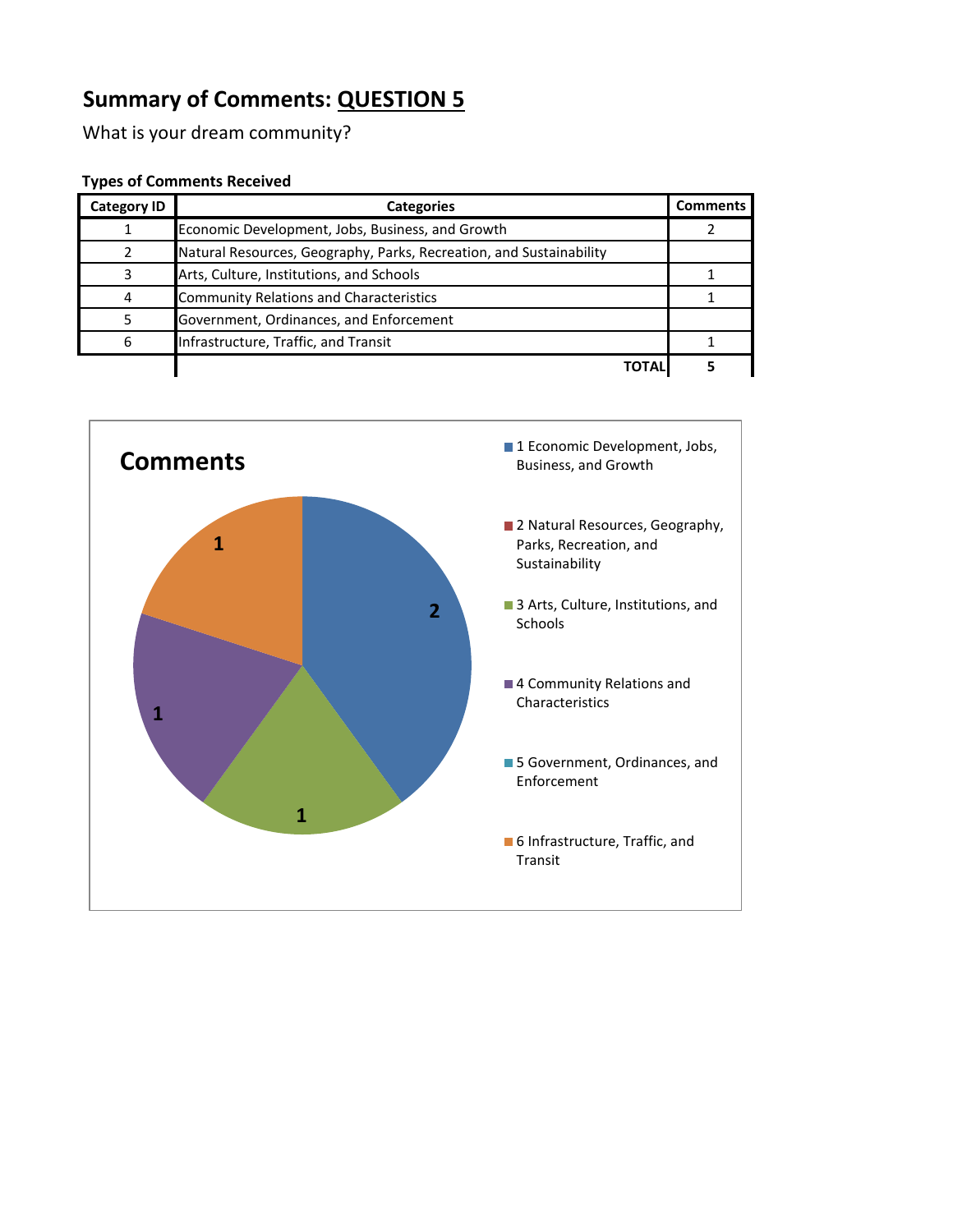| ID | What is your dream community?                      | Comments | <b>Stakeholder</b>   | <b>Category ID</b> |
|----|----------------------------------------------------|----------|----------------------|--------------------|
|    | Maintain business on Hwy 10                        |          | East Side Bus.       |                    |
|    | Bring new and expand businesses on Hwy 10 corridor |          | East Side Bus.       |                    |
|    | Maintain traffic on Hwy 10                         |          | East Side Bus.       |                    |
| 4  | Take more pride in arts and culture                |          | <b>Arts Alliance</b> |                    |
|    | A strong creative economy                          |          | Arts Alliance        |                    |
|    | <b>TOTAL</b>                                       |          |                      |                    |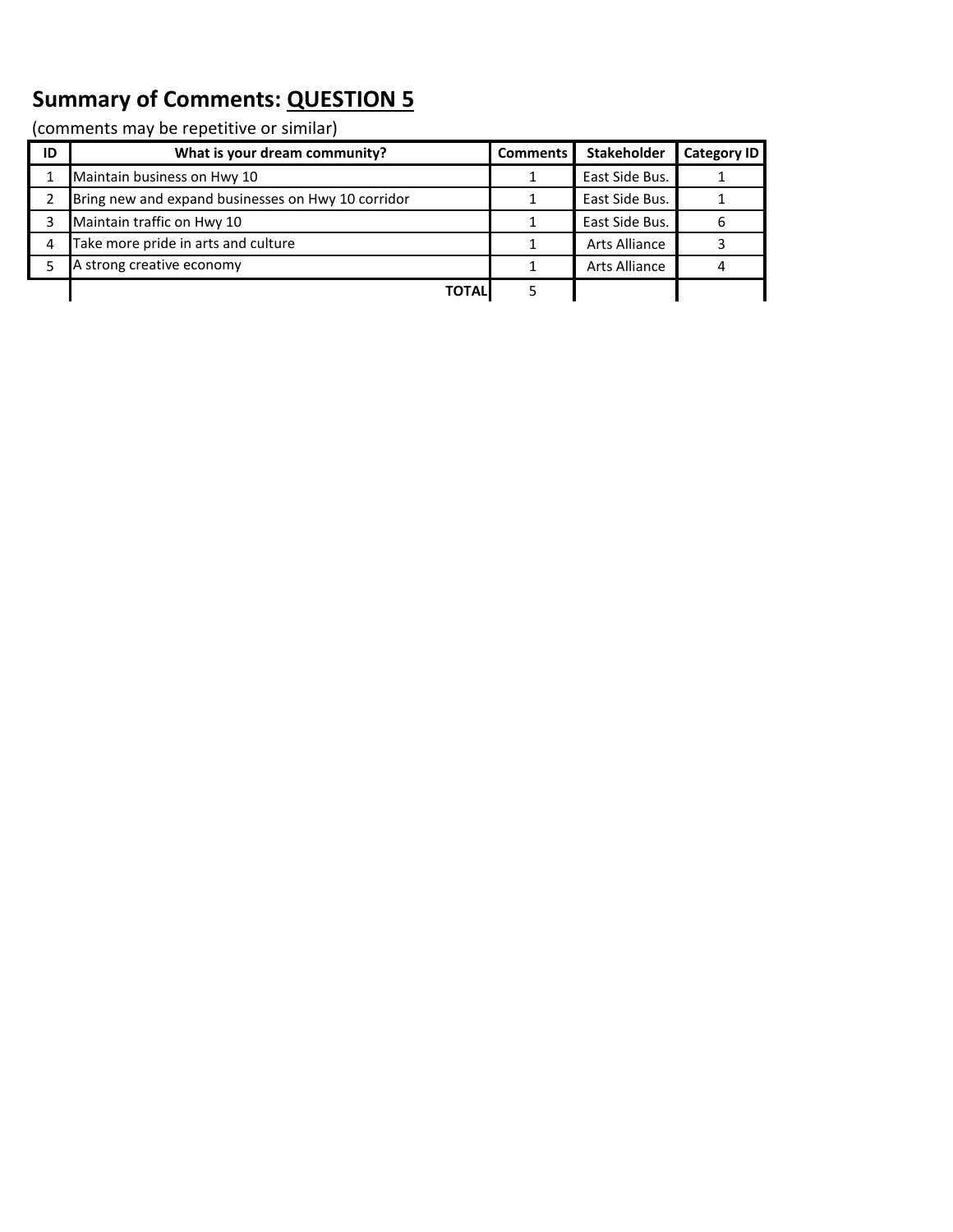What would you like to see change?

#### **Types of Comments Received**

| <b>Category ID</b> | <b>Categories</b>                                                   | <b>Comments</b> |
|--------------------|---------------------------------------------------------------------|-----------------|
|                    | Economic Development, Jobs, Business, and Growth                    |                 |
|                    | Natural Resources, Geography, Parks, Recreation, and Sustainability |                 |
| ੨                  | Arts, Culture, Institutions, and Schools                            |                 |
|                    | <b>Community Relations and Characteristics</b>                      |                 |
|                    | Government, Ordinances, and Enforcement                             |                 |
| 6                  | Infrastructure, Traffic, and Transit                                |                 |
|                    | <b>TOTA</b>                                                         | 10              |



#### **Frequency of Comments Received**

| ID | <b>Frequent Responses (&gt; 5 responses)</b>                                     | <b>Responses</b> | <b>Stakeholders</b>  |  |
|----|----------------------------------------------------------------------------------|------------------|----------------------|--|
|    | Utilize parts of the existing plan, incorporate existing arts and culture within |                  | <b>Arts Alliance</b> |  |
|    | vision and body of plan                                                          |                  |                      |  |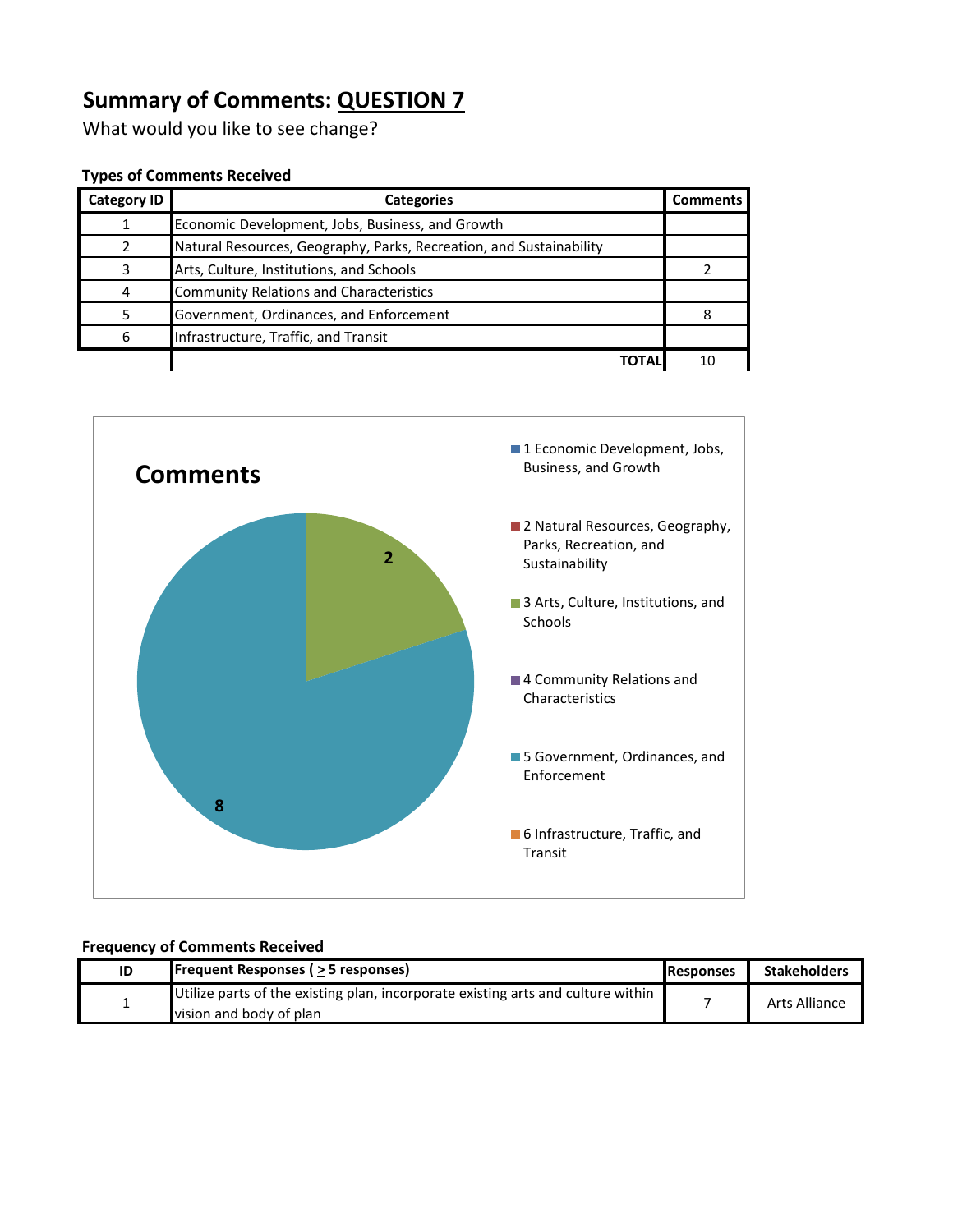| ID | What would you like to see change?                                                                          | <b>Comments</b> | <b>Stakeholder</b> | <b>Category ID</b> |
|----|-------------------------------------------------------------------------------------------------------------|-----------------|--------------------|--------------------|
|    | Different housing choices requested by students-- connected rooms with shared<br>facilities are missing     |                 | <b>UWSP</b>        |                    |
|    | Incorporate history, languages, diverse cultures throughout community (signage<br>and other means)          |                 | Arts Alliance      |                    |
|    | Include tourism components throughout the Comprehensive Plan or along with<br>the arts                      |                 | Arts Alliance      |                    |
| 4  | Utilize parts of the existing plan, incorporate existing arts and culture within vision<br>and body of plan |                 | Arts Alliance      |                    |
|    | <b>TOTAI</b>                                                                                                | 10              |                    |                    |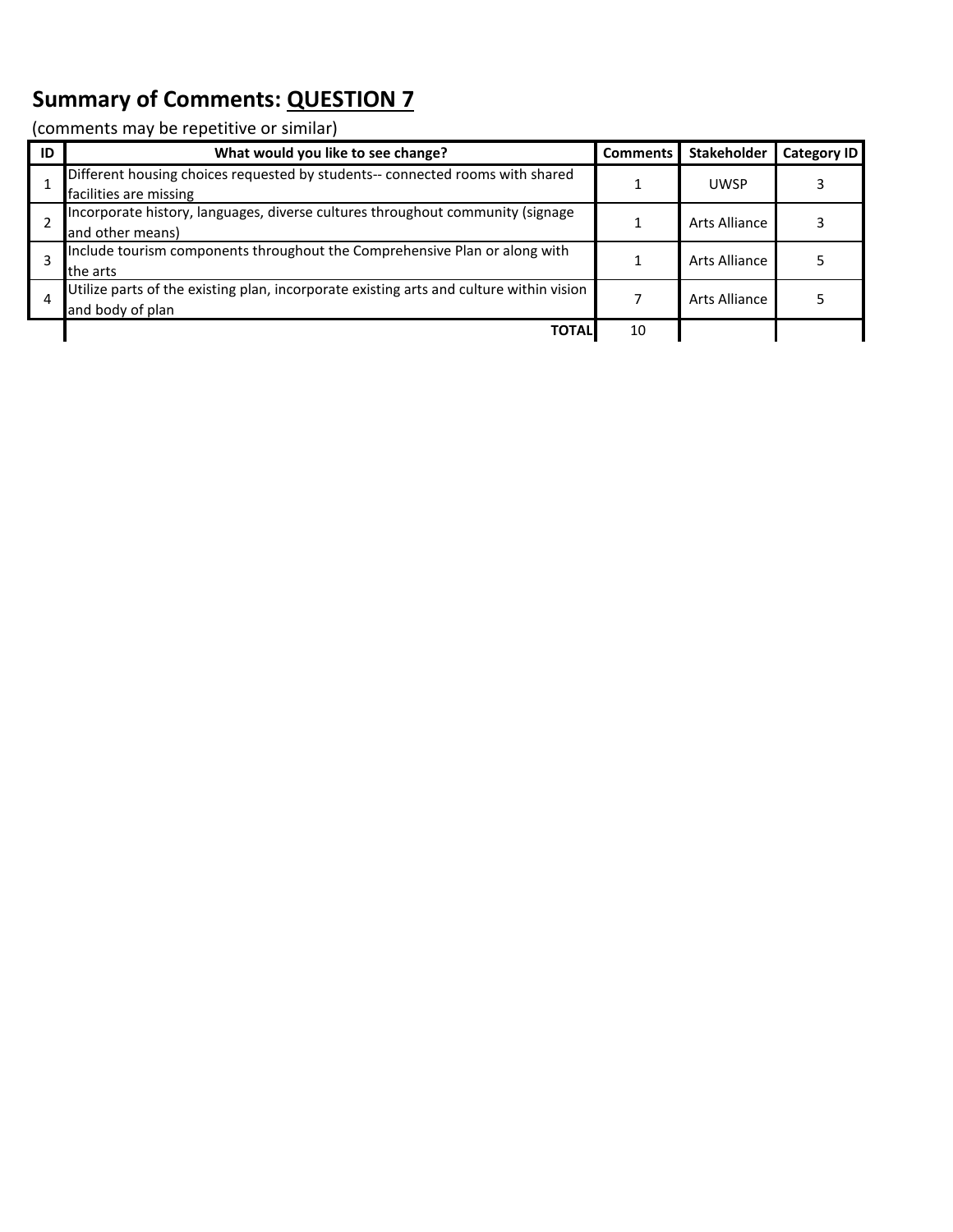What would success look like?

| <b>Category ID</b> | <b>Categories</b>                                                   | <b>Comments</b> |
|--------------------|---------------------------------------------------------------------|-----------------|
|                    | Economic Development, Jobs, Business, and Growth                    |                 |
|                    | Natural Resources, Geography, Parks, Recreation, and Sustainability |                 |
|                    | Arts, Culture, Institutions, and Schools                            |                 |
| 4                  | <b>Community Relations and Characteristics</b>                      |                 |
|                    | Government, Ordinances, and Enforcement                             |                 |
| 6                  | Infrastructure, Traffic, and Transit                                |                 |
|                    | ΤΩΤΑΙ                                                               |                 |

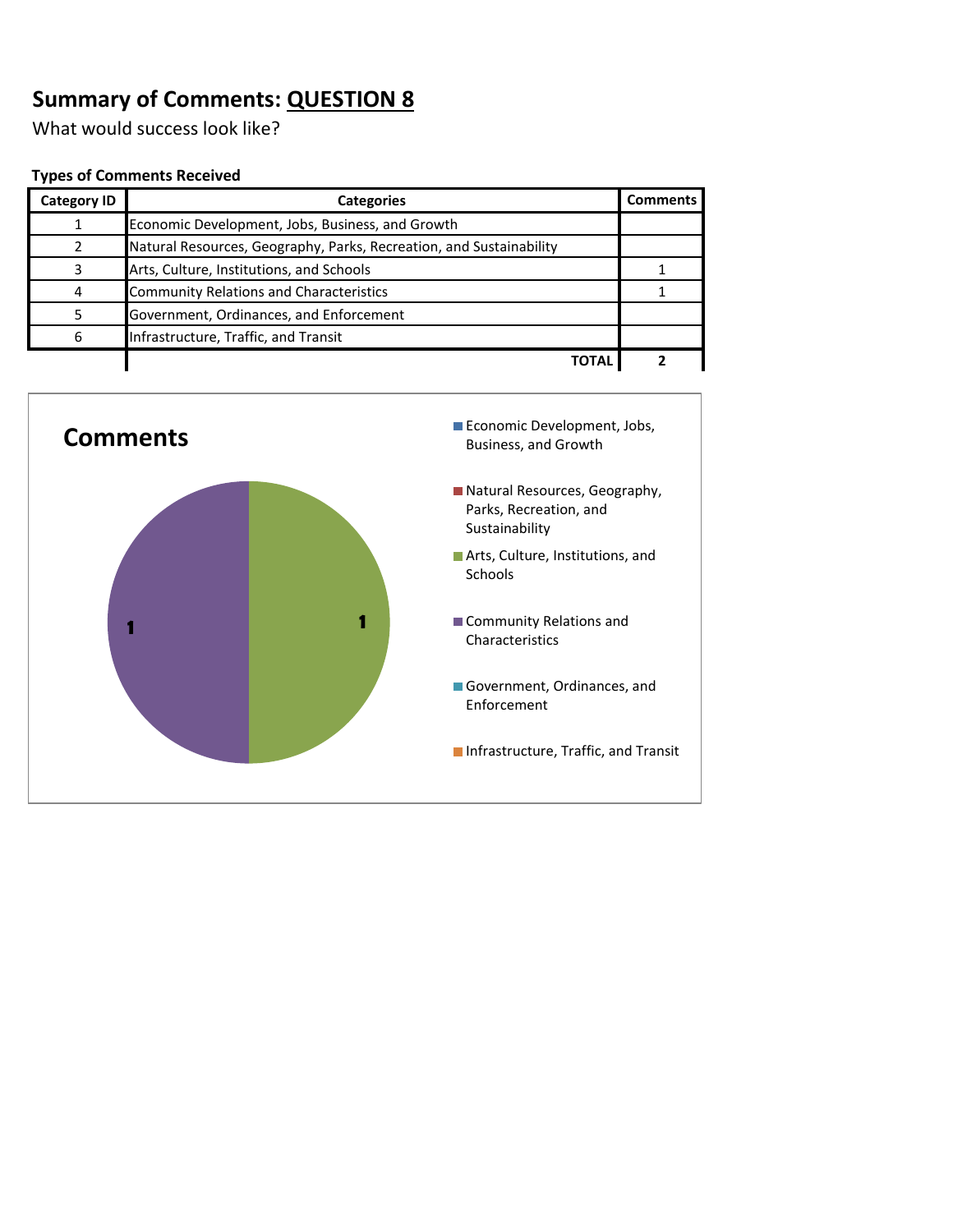| <b>ID</b> | What would success look like?                                             | Comments   Stakeholder   Category ID |  |
|-----------|---------------------------------------------------------------------------|--------------------------------------|--|
|           | 1 Focus on growth and sense of place                                      | Arts Alliance                        |  |
|           | 2 Maintain the differences between Stevens Point and other municipalities | Arts Alliance                        |  |
|           | <b>TOTALI</b>                                                             |                                      |  |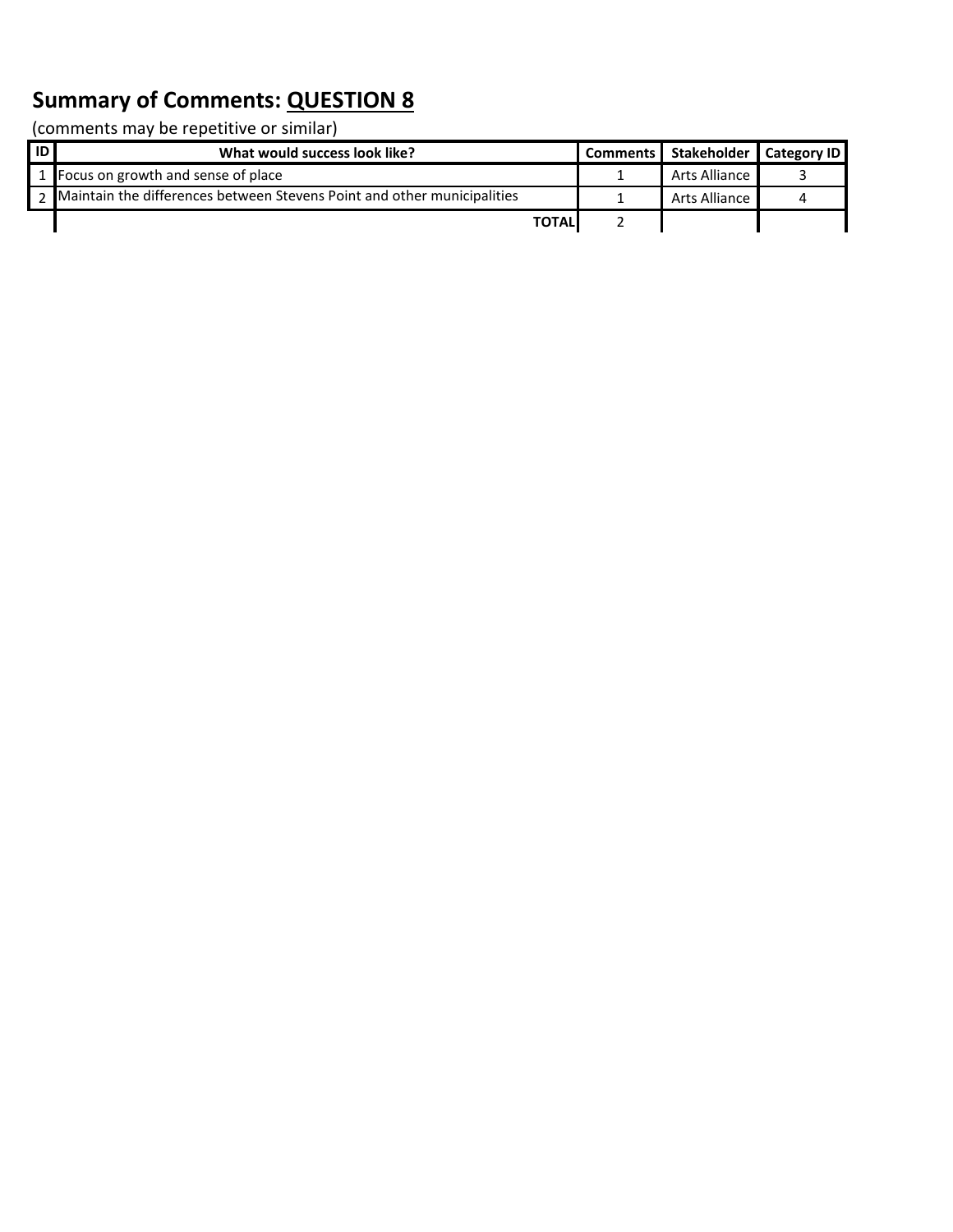Any other additional comments or feedback?

#### **Types of Comments**

| <b>Category ID</b> | <b>Categories</b>                                                   | <b>Comments</b> |
|--------------------|---------------------------------------------------------------------|-----------------|
|                    | Economic Development, Jobs, Business, and Growth                    |                 |
|                    | Natural Resources, Geography, Parks, Recreation, and Sustainability |                 |
|                    | Arts, Culture, Institutions, and Schools                            |                 |
| 4                  | <b>Community Relations and Characteristics</b>                      |                 |
|                    | Government, Ordinances, and Enforcement                             |                 |
| 6                  | Infrastructure, Traffic, and Transit                                |                 |
|                    | ΤΩΤΑΙ                                                               |                 |